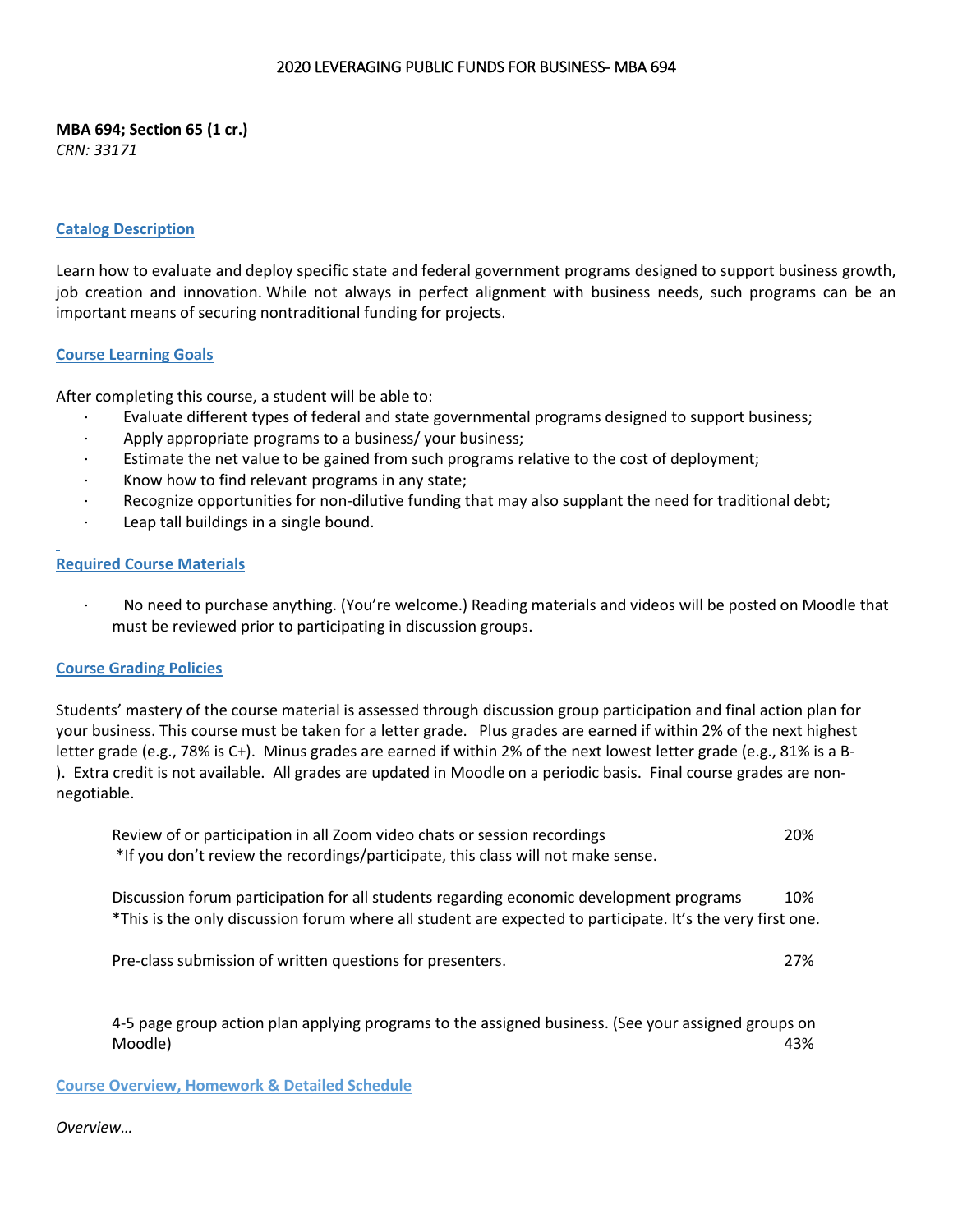This course is structured with Zoom video conference sessions specific to a particular program. Program administrators (the people who could someday help you access and deploy these programs) and I will chat live in various lunch-hour time slots (typically 12-1:20PM mountain time) over the course of the 5 week program. **Join us if you can!**

## *Pre-reading…*

Pre-reading materials provided by the presenters are available to you on Moodle. **Please review the provided program materials and visit the program websites** *prior to* **each class session.** Familiarizing yourself with the programs will obviously help you to formulate questions and/or your assessment as to program value relative to your company.

### *Required Submission of Questions for Presenters, Video Chats…*

Program guests will provide an overview of their respective programs and I will ask them your pre-submitted questions as well as some of my own. Although these sessions we be recorded for convenient viewing anytime, you are encouraged to join the video conferences. (See my comment above about meeting the folks you may someday want to work with on a project.) **Regardless of whether or not you join the live session, written questions must be submitted to me by the weekly deadline, Sunday evenings at 11:59PM.** Please email the questions in the body of an email (not attachment) to [brigitta@mwtc.org](mailto:brigitta@mwtc.org) with the reference to the program/s. If you join the session live, you'll have the opportunity to ask your own questions as submitted or others that may come to mind as you learn more about the program. You should formulate 2-3 questions per presenter. (And remember, there are at least TWO presenters each week.) Consider asking questions from the perspective of someone working for/with a particular company rather than just general questions. You'll get more out of it.

|                                                                                                                                       | <b>To</b> | Miranda-Freer, Brigitta                               |  |
|---------------------------------------------------------------------------------------------------------------------------------------|-----------|-------------------------------------------------------|--|
| $\overline{\cdot}$<br>Send                                                                                                            | Cc        |                                                       |  |
|                                                                                                                                       | Bcc       |                                                       |  |
|                                                                                                                                       | Subject   | Questions for Doug Hill RE MBOI & Dori Brownlow TIFFs |  |
| Questions for Doug                                                                                                                    |           |                                                       |  |
| Question #1:                                                                                                                          |           |                                                       |  |
|                                                                                                                                       |           |                                                       |  |
| Question #2:                                                                                                                          |           |                                                       |  |
|                                                                                                                                       |           |                                                       |  |
| Questions #3:                                                                                                                         |           |                                                       |  |
|                                                                                                                                       |           |                                                       |  |
| Questions for Dori                                                                                                                    |           |                                                       |  |
| Question #1:                                                                                                                          |           |                                                       |  |
|                                                                                                                                       |           |                                                       |  |
| Question #2:                                                                                                                          |           |                                                       |  |
|                                                                                                                                       |           |                                                       |  |
| Questions #3:                                                                                                                         |           |                                                       |  |
|                                                                                                                                       |           |                                                       |  |
| Also, just a heads up that I plan to participate in the Zoom chat for this session, Brigitta. Looking forward to asking my questions. |           |                                                       |  |
| Thanks!                                                                                                                               |           |                                                       |  |
| Awesome S. Tudent                                                                                                                     |           |                                                       |  |
|                                                                                                                                       |           |                                                       |  |

*Frame of reference…*

In order to maximize your ability to apply the concepts and programs we'll be covering, you may wish to **choose a company/organization that will be your frame of reference** for the course. This should be a (preferably Montana-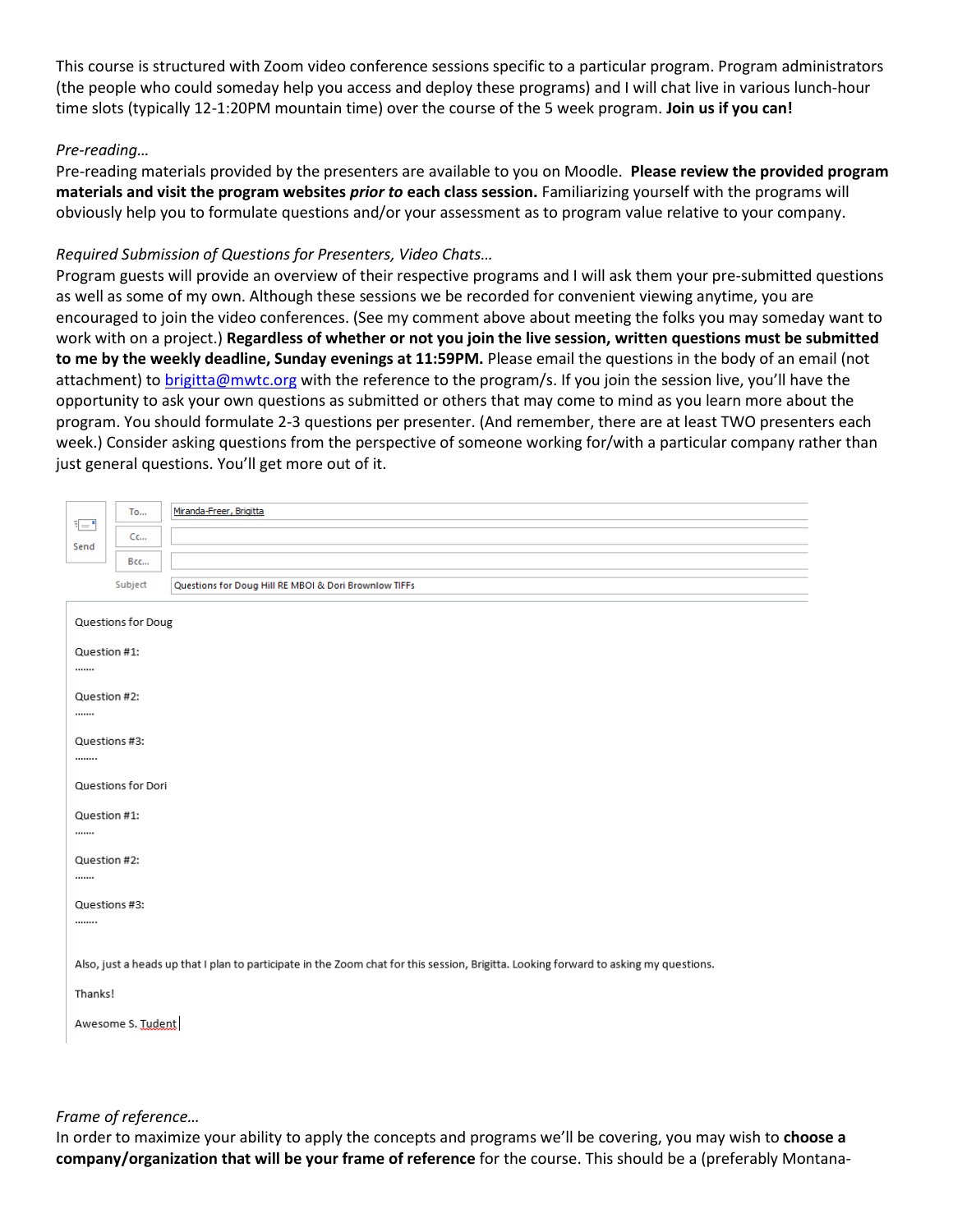based) business that you currently work for/with or a business you know well. You don't need to share this company information with me, just keep in mind as you move through the course and learn about different programs that may or may not apply to your company/organization.

# *Recommended for all students…*

Take a few minutes after each class session to write down if/how the program presented is relevant to the business you have chosen as a frame of reference for this class AKA "your business." Will it work now, never? How much time do you think it would take you to prep the application materials? How much funding do you think the program will provide? Generally speaking, is the juice worth the squeeze? You'll use this info to compile your final action plan referenced below.

## *Action Plan…*

A final 4-5 page action plan developed by your group (see Moodle for final paper groups) will be based on a specific business that is shared with you on Moodle. This action plan is due no later than **Monday, May 4 th at noon**. (See more detail below about the action plan.)

# *\*Each student has been assigned to a group for the final action plan. See Moodle for your group.*

**Career Development** – What's your value add for your current employer? What would it be if you could help your company to secure important funding for a planned expansion, new hire or training?

**Mid-Term Exams** – Nope.

**Comprehensive Common Final Exam** – Nope. If you've paid attention the recordings, have done the reading as assigned, and have participated in the discussion forums, the final paper will not be difficult.

**Course Assistance** – If you have specific questions for which you cannot find an adequate responses in the materials provided, please feel free to reach out to me prior to finals week.

**Drops and Incomplete Grades** – Don't do it! Commit fully and succeed. But if you must… this course follows published UM policies on drop dates and incomplete grades.

 **Incompletes** – Policy per the UM catalog: "Incomplete grades are not an option to be exercised at the discretion of a student. In all cases it is given at the discretion of the instructor within the following guidelines. A mark of incomplete may be assigned students when (1) the student has been in attendance and doing passing work up to three weeks before the end of the semester, and (2) for reasons beyond the student's control and which are acceptable to the instructor, the student has been unable to complete the requirements of the course on time. *Negligence and indifference are not acceptable reasons.*"

### **Behavior Expectations**

**Professionalism** –Incorporate thoughtful content, proper grammar, spelling, punctuation, etc… in all Communication with your fellow classmates and of course in your final paper.

**Email** -- According to University policy, faculty may only communicate with students regarding academic issues via official UM email accounts. Accordingly, students must use their UM accounts. Email from non-UM accounts will likely be flagged as spam and deleted without further response. \*You may see occasional emails coming from [brigitta@mwtc.org](mailto:brigitta@mwtc.org) and you are welcome to use this address for email correspondence with me. Email sent to [brigitta1.miranda-freer@umontana.edu](mailto:brigitta1.miranda-freer@umontana.edu) forwards to my MWTC account.

**Exam Conduct** – N/A